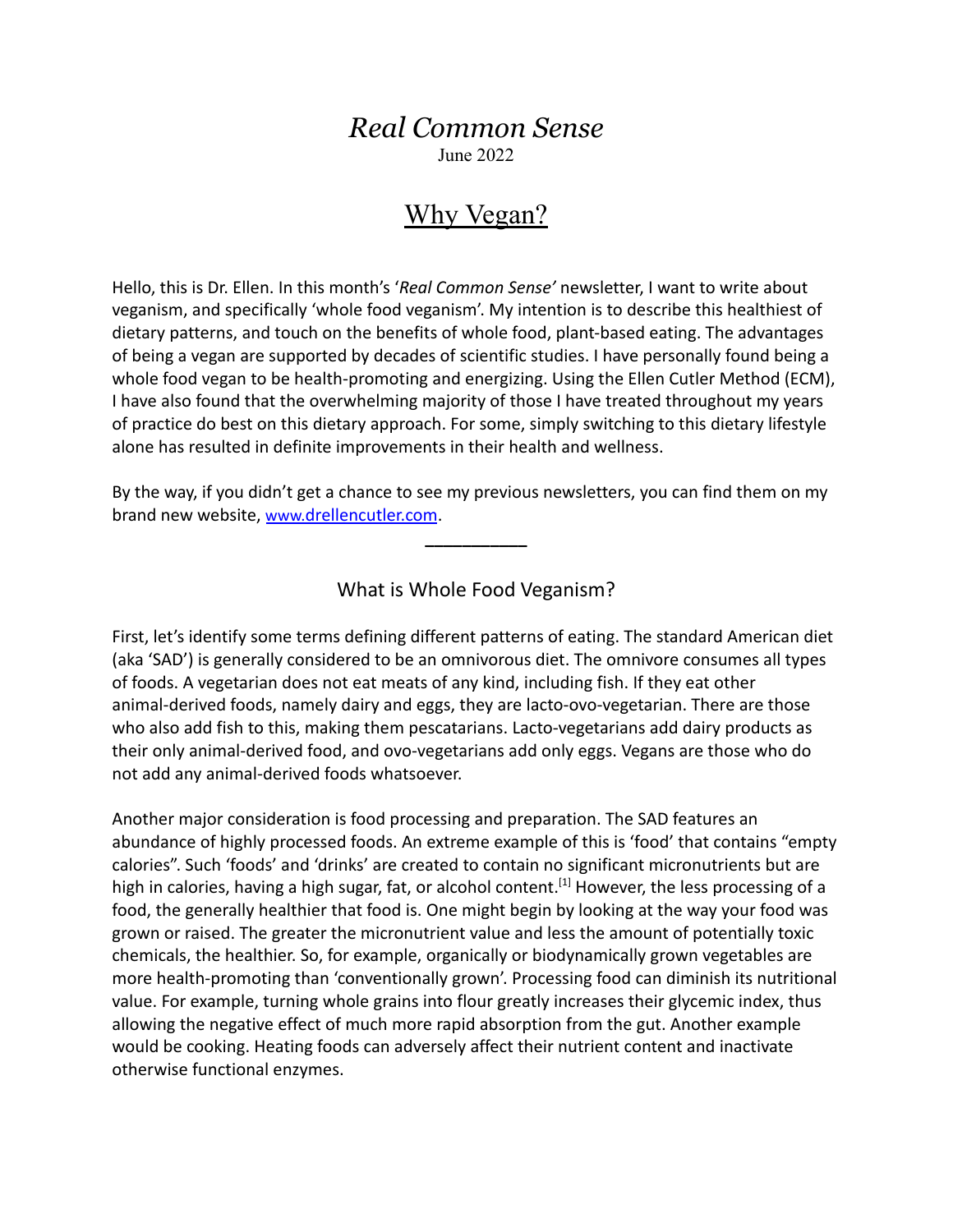I have eaten a whole food plant-based diet for many years, organic whenever possible. Another very important decision I made long ago was to be a raw vegan. My whole food vegan diet contains little to no processed foods, which maximizes the nutrients available to me. It is one of the major healthful lifestyle choices that have helped me remain fit and resilient, both physically and mentally.

## What are the Benefits of being a Vegan?

There has been an incredibly large amount of research throughout the world studying the health effects of different foods and diets. The bulk of the scientific evidence demonstrates that a diet of minimally processed foods direct from nature, predominantly plants, is the optimal choice for health promotion and disease prevention.<sup>[2]</sup> This is not so surprising when we see the compelling evidence that the body is generally designed to eat a predominantly whole food, plant-based diet. The structures of the digestive tract, including the teeth, as well as the positive effects of such a diet on the gut microbiome support such a claim.<sup>[3,4]</sup>

A strikingly large number of studies have confirmed the benefits of many of the biologically active compounds naturally occurring in plant foods. These include bioactive proteins, polyphenols, phytosterols, and carotenoids. These can help regulate, prevent, or even diminish several chronic disorders, including diabetes, cardiovascular diseases, blood pressure, and oxidative stress, as well as brain health, gut health, and lipid profile. This area of research is gaining increasing acceptance and importance with the ongoing discoveries of naturally occurring molecules involved in a growing diversity of disease processes.<sup>[5]</sup>

There are many studies addressing the overall health benefits of a vegan diet. Such studies look at the overall dietary patterns, rather than the effects of specific micronutrients. Metabolic syndrome is a cluster of conditions that include increased blood pressure, high blood sugar, excess body fat around the waist, and abnormal cholesterol or triglyceride levels. These in turn significantly increase your risk of heart disease and type 2 diabetes.<sup>[6]</sup> A vegan diet has been found to protect against metabolic and cardiac diseases. Vegans generally have lower fasting blood sugars, a lower body mass index (BMI) with generally lower amounts of both subcutaneous and visceral fat, and better blood lipid profiles. These positive changes are due at least in part to the increased dietary fiber intake of vegans.<sup>[7]</sup>

Vegan diets can lower systemic inflammation. Several studies have shown that a vegan diet is associated with a lower level of C-reactive protein (CRP) compared to omnivores. CRP is a protein made by your liver that is released into your bloodstream in response to inflammation. This difference is less pronounced in 'vegetarians' when compared to omnivores.[8] Inflammatory disease processes can be diminished by a vegan diet, such as autoimmune diseases. For example, rheumatoid arthritis is exacerbated by excess body weight and consumption of animal products (which are pro-inflammatory), whereas a vegan diet can help reduce pain and inflammation. Also, studies have shown that dietary fiber found in a vegan diet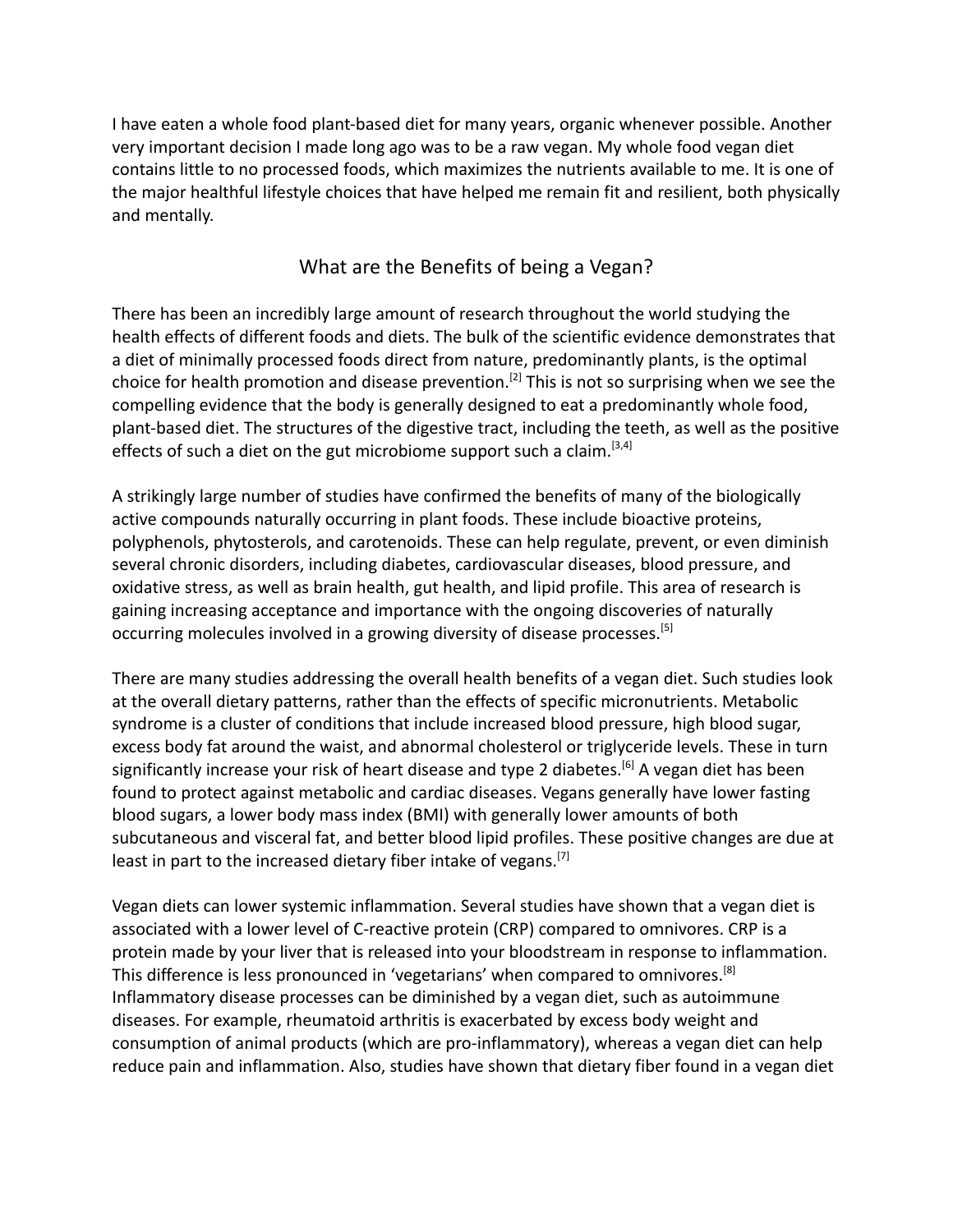can improve the gut bacteria composition and increase bacterial diversity, further reducing inflammation and joint pain.<sup>[9]</sup>

Scientific studies have also shown that the many health benefits derived from a vegan diet are compatible with and supportive of successful sports performance. A well-planned and properly supplemented vegan diet can promote increased muscle mass and strength and an excellent state of health for athletes. Vegan diets are compatible with high performance and competitive sports.<sup>[10]</sup> Vegan diets are also helpful in maximizing endurance, recovery, and resistance to illness. And supplemental protein is optional for most athletes who carefully construct their diet with higher-protein plant foods.<sup>[11]</sup> Supplementation with B12 and vitamin D is usually warranted in vegans, and zinc, DHA/EPA (omega 3 fatty acids), and possibly taurine may be as well.[11,12]

There is evidence that a whole food plant-based diet has anti-aging benefits. For example, telomeres are the protective DNA at the ends of each chromosome that keep the chromosomes intact and therefore functional. One study found that lifestyle interventions, featuring a whole food plant-based diet, were associated with increased telomere length after 5 years of follow-up compared to controls.[13] Another anti-aging benefit is seen in advanced glycation end products (AGEs), which are known to cause increased oxidative stress and inflammation. Dry heat promotes AGE formation by 10- to 100-fold above the raw state in most foods. Animal-derived foods that are high in fat and protein are generally AGE-rich and prone to new AGE formation during cooking. This contrasts with vegetables, fruits, and whole grains, which contain relatively few AGEs, even after cooking.  $[14]$ 

The skin in particular benefits from a whole food plant-based diet. One study showed that increased dietary green and yellow vegetables decreased facial wrinkling.<sup>[15]</sup> In another study, high intake of vegetables, legumes, and especially prunes, apples and tea appeared to be protective against solar skin damage, whereas a high intake of meat, dairy, and butter appeared to have adverse effects.<sup>[16]</sup> Antioxidants in the skin, such as the carotenoids (including beta-carotene and lycopene), protect against harmful external factors, which include irradiation and environmental toxins. Dietary carotenoids, found in large amounts in many fruits and vegetables, increase the carotenoid levels in the skin, while stressors such as fatigue, illness, smoking, and alcohol consumption decrease carotenoid levels.<sup>[17]</sup>

The many benefits of a whole food vegan diet described above help explain some of the many wonderful improvements I have seen in my years of clinical practice... and in my own personal experience, as a raw vegan. The use of ECM has allowed me to verify the potential benefits of a whole food vegan diet for each individual, as well as the foods especially important for them. ECM also determines the foods to which they are sensitive and helps clear the sensitivities, thus leading to a more healthful, robust, and resilient life.<sup>[18]</sup>

\_\_\_\_\_\_\_\_\_\_\_

Be well, be healthy, and remember…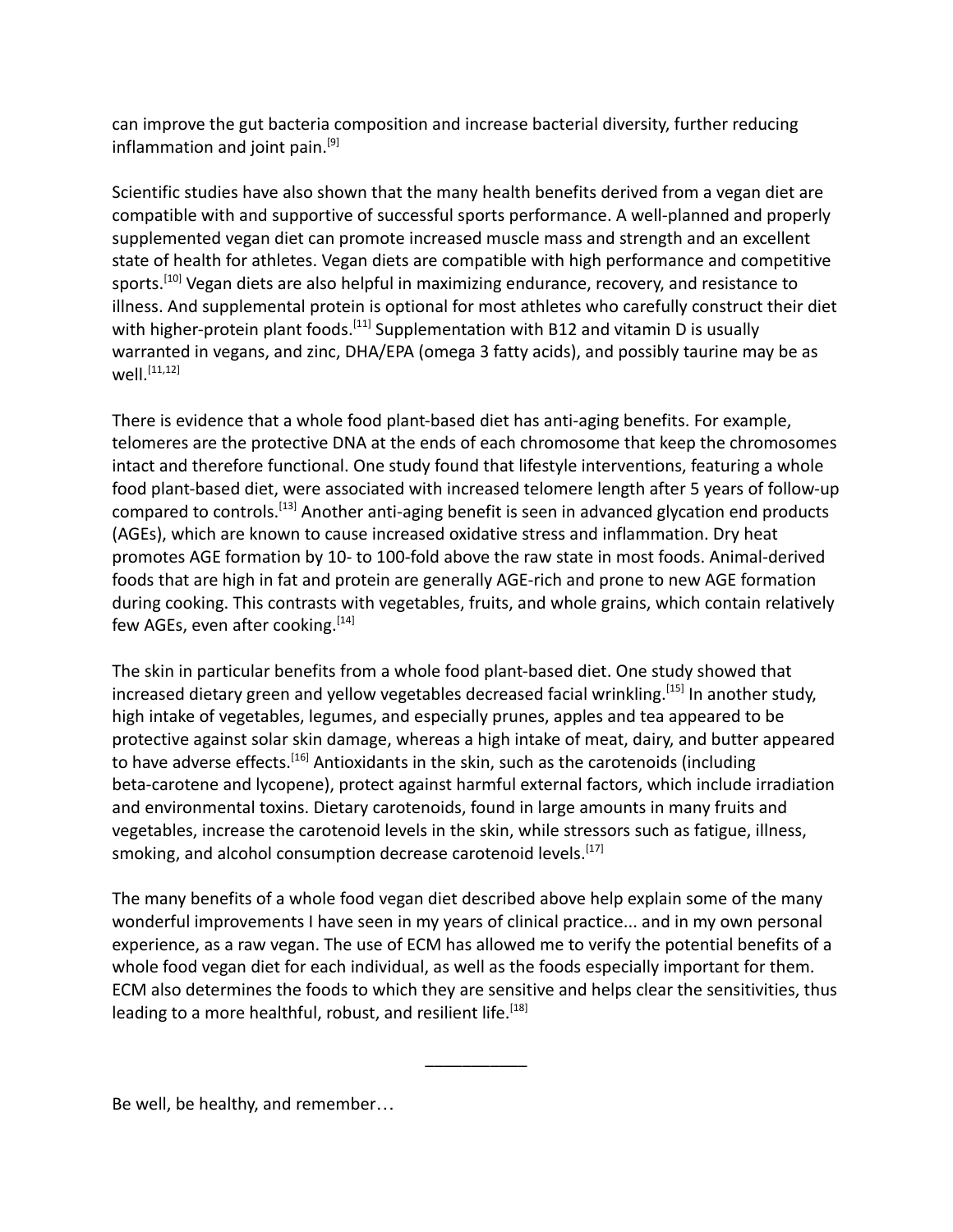"Some people think that the plant-based whole foods diet is extreme. Half a million a year will have their chests opened up, a vein taken from their leg and sewn onto their coronary artery. Some people would call that extreme."

– Dr. Caldwell Esselstyn, 'Forks Over Knives.'

**\_\_\_\_\_\_\_\_\_\_\_**

Dr. Ellen

## References:

- 1. "Everything you need to know about empty calories" at <https://www.medicalnewstoday.com/articles/empty-calories>
- 2. "Can We Say What Diet Is Best for Health?" at <https://www.annualreviews.org/doi/10.1146/annurev-publhealth-032013-182351>
- 3. "Shattering The Meat Myth: Humans Are Natural Vegetarians" at [https://www.huffpost.com/entry/shattering-the-meat-myth\\_b\\_214390](https://www.huffpost.com/entry/shattering-the-meat-myth_b_214390)
- 4. "The Effects of Vegetarian and Vegan Diets on Gut Microbiota" at <https://www.frontiersin.org/articles/10.3389/fnut.2019.00047/full>
- 5. "Potential Health Benefits of Plant Food-Derived Bioactive Components: An Overview" at <https://www.mdpi.com/2304-8158/10/4/839/htm>
- 6. ["Metabolic syndrome](https://www.mayoclinic.org/diseases-conditions/metabolic-syndrome/symptoms-causes/syc-20351916)" at [https://www.mayoclinic.org/diseases-conditions/metabolic-syndrome/symptoms-cause](https://www.mayoclinic.org/diseases-conditions/metabolic-syndrome/symptoms-causes/syc-20351916#:~:text=Metabolic%20syndrome%20is%20a%20cluster,abnormal%20cholesterol%20or%20triglyceride%20levels) [s/syc-20351916#:~:text=Metabolic%20syndrome%20is%20a%20cluster,abnormal%20ch](https://www.mayoclinic.org/diseases-conditions/metabolic-syndrome/symptoms-causes/syc-20351916#:~:text=Metabolic%20syndrome%20is%20a%20cluster,abnormal%20cholesterol%20or%20triglyceride%20levels) [olesterol%20or%20triglyceride%20levels.](https://www.mayoclinic.org/diseases-conditions/metabolic-syndrome/symptoms-causes/syc-20351916#:~:text=Metabolic%20syndrome%20is%20a%20cluster,abnormal%20cholesterol%20or%20triglyceride%20levels)
- 7. "Vegan Diet Health Benefits in Metabolic Syndrome" at <https://www.mdpi.com/2072-6643/13/3/817/htm#B109-nutrients-13-00817>
- 8. "Systematic review and meta-analysis of the associations of vegan and vegetarian diets with inflammatory biomarkers" at <https://www.nature.com/articles/s41598-020-78426-8>
- 9. "Nutrition Interventions in Rheumatoid Arthritis: The Potential Use of Plant-Based Diets. A Review" at <https://www.frontiersin.org/articles/10.3389/fnut.2019.00141/full>
- 10. "Vegan Diet in Sports and Exercise Health Benefits and Advantages to Athletes and Physically Active People" at [https://www.researchgate.net/profile/Katharina-Wirnitzer-2/publication/342127149\\_Ve](https://www.researchgate.net/profile/Katharina-Wirnitzer-2/publication/342127149_Vegan_Diet_in_Sports_and_Exercise_-_Health_Benefits_and_Advantages_to_Athletes_and_Physically_Active_People_A_Narrative_Review/links/5ee76889299bf1faac55fcfe/Vegan-Diet-in-Sports-and-Exercise-Health-Benefits-and-Advantages-to-Athletes-and-Physically-Active-People-A-Narrative-Review.pdf) gan\_Diet\_in\_Sports\_and\_Exercise - Health\_Benefits\_and\_Advantages\_to\_Athletes\_an [d\\_Physically\\_Active\\_People\\_A\\_Narrative\\_Review/links/5ee76889299bf1faac55fcfe/Vega](https://www.researchgate.net/profile/Katharina-Wirnitzer-2/publication/342127149_Vegan_Diet_in_Sports_and_Exercise_-_Health_Benefits_and_Advantages_to_Athletes_and_Physically_Active_People_A_Narrative_Review/links/5ee76889299bf1faac55fcfe/Vegan-Diet-in-Sports-and-Exercise-Health-Benefits-and-Advantages-to-Athletes-and-Physically-Active-People-A-Narrative-Review.pdf) [n-Diet-in-Sports-and-Exercise-Health-Benefits-and-Advantages-to-Athletes-and-Physicall](https://www.researchgate.net/profile/Katharina-Wirnitzer-2/publication/342127149_Vegan_Diet_in_Sports_and_Exercise_-_Health_Benefits_and_Advantages_to_Athletes_and_Physically_Active_People_A_Narrative_Review/links/5ee76889299bf1faac55fcfe/Vegan-Diet-in-Sports-and-Exercise-Health-Benefits-and-Advantages-to-Athletes-and-Physically-Active-People-A-Narrative-Review.pdf) [y-Active-People-A-Narrative-Review.pdf](https://www.researchgate.net/profile/Katharina-Wirnitzer-2/publication/342127149_Vegan_Diet_in_Sports_and_Exercise_-_Health_Benefits_and_Advantages_to_Athletes_and_Physically_Active_People_A_Narrative_Review/links/5ee76889299bf1faac55fcfe/Vegan-Diet-in-Sports-and-Exercise-Health-Benefits-and-Advantages-to-Athletes-and-Physically-Active-People-A-Narrative-Review.pdf)
- 11. "Fueling the Vegetarian (Vegan) Athlete" at [https://journals.lww.com/acsm-csmr/Fulltext/2010/07000/Fueling\\_the\\_Vegetarian\\_\\_Ve](https://journals.lww.com/acsm-csmr/Fulltext/2010/07000/Fueling_the_Vegetarian__Vegan__Athlete.00013.aspx) [gan\\_\\_Athlete.00013.aspx](https://journals.lww.com/acsm-csmr/Fulltext/2010/07000/Fueling_the_Vegetarian__Vegan__Athlete.00013.aspx)